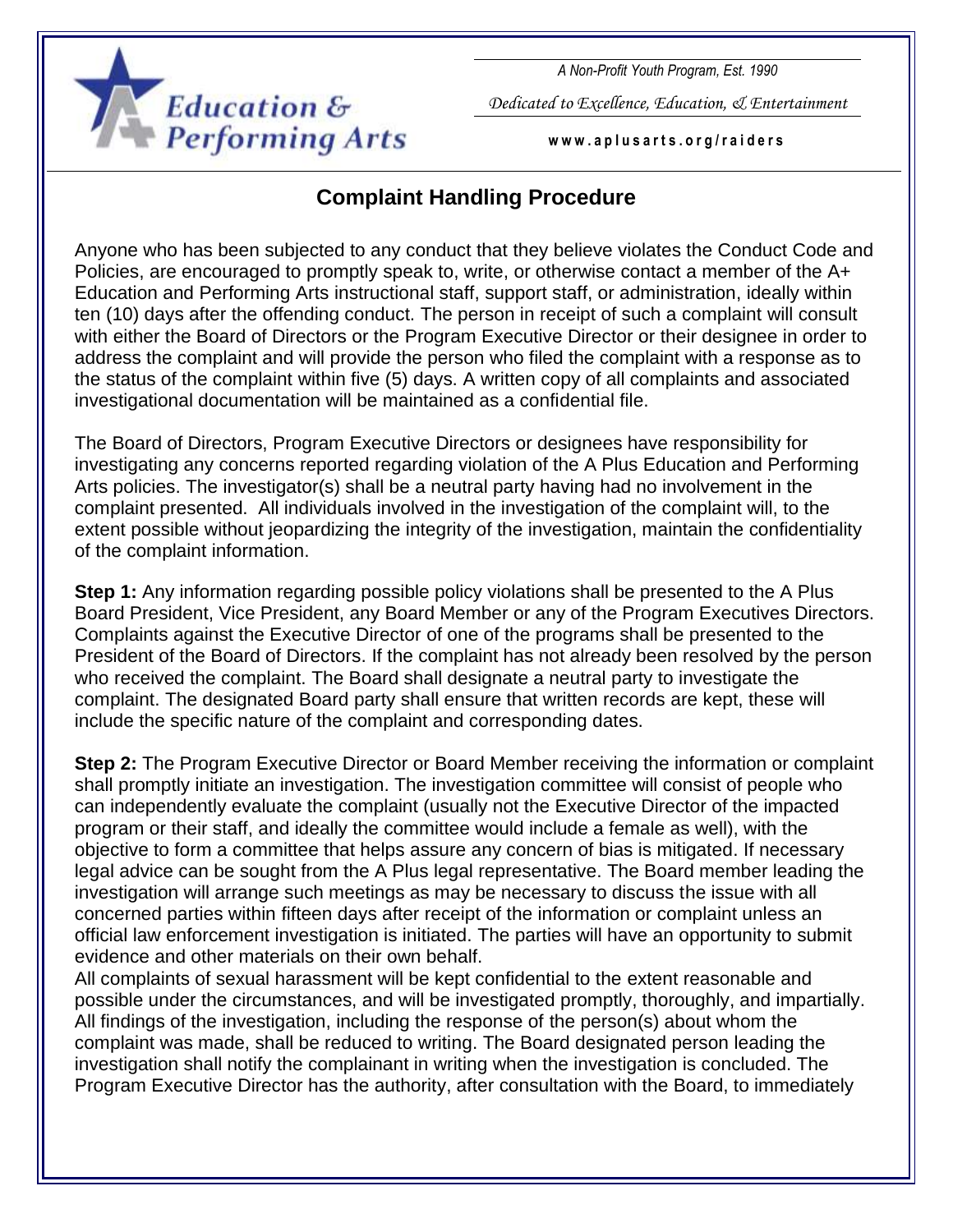dismiss any member of staff or member found to be in violation of one of the A Plus policies. If the member is under 18 years of age their parent or guardian must be notified.

If an investigation substantiates allegations of sexual harassment, APlus will take immediate and appropriate corrective action that is designed to address, stop, and remedy the harassment, and to ensure that the harassment does not recur.

**Step 3:** If a complainant is not satisfied with the information provided at Step 2, he/she may submit a written appeal to the President of the Board of Directors. Such appeal must be filed within fifteen days after receipt of the Step 2 decision. The President or designee will arrange such meetings with the complainant and other affected parties as deemed necessary to discuss the appeal. The President or designee shall provide a written decision to the complainant within twenty days of receipt of the appeal.

A written copy of all complaints and associated investigational documentation will be maintained as a confidential file.